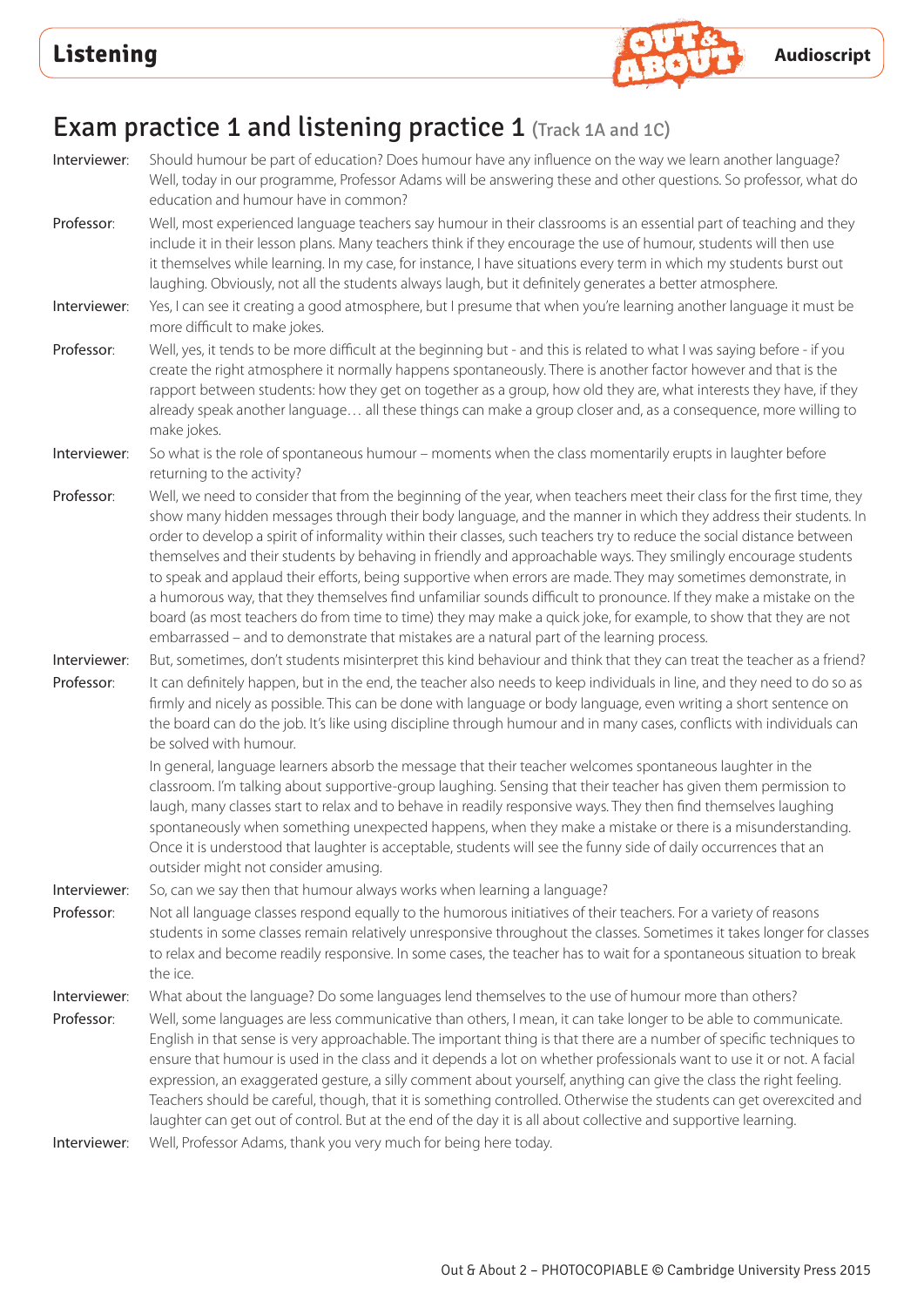

### Exam practice 2 (Track 1B)

- Susan: Hi, Simon. How are you?
- Simon: Do you really want the truth?
- Susan: Oh dear, what's wrong?
- Simon: I'm so fed up. I have five tests next week and then my final exams. I have the feeling the only thing we do is exams.
- Susan: Yes, you're right, but think ahead to the holidays. Ah and by the way, this might interest you, the other day I read an article saying that there could be a change in the exam system because they want to use new technologies.
- Simon: I don't really see how. We seem to take exams every year of our lives... we need to take exams to see if we can continue with our education and then we need to take more exams to get into university and it's just exams, exams, exams – and sometimes they can even ruin our future career prospects.
- Susan: You're right up to a point. I very often feel that taking exams isn't the ideal way to show what you're capable of, at least not for every student. That's the reason why I feel that this technological application could be very interesting.
- Simon: Well, I suppose there's some truth in that and to some extent it's already changing. We did a couple of online tests for the Geography teacher and it really worked. It should happen more often and it's certainly more enjoyable, I don't know, I didn't feel the pressure I normally feel when I take an exam.
- Susan: It seems that doing online exams and tests can allow students to progress at their own pace, so that if you are a quicker student you do it quickly and if you're slow, like me, you can take as much time as you need. It's called competency-based learning and it's already been used in high schools in the US and apparently the results are pretty good. It means that teachers can be more relaxed too.
- Simon: Why?
- Susan: Because they don't have the stress of every student doing the test at the same time.
- Simon: But how does it work exactly?
- Susan: Apparently it's software that takes information about the student's activity on a course website the pages the students have visited and whether they have read a certain text or watched a video, for example- and it is combined with other information from the students, like informal tests and quizzes, to analyse how long it takes each student to understand concepts. That means that only when a certain concept or series of concepts have been understood, it moves on to new ones. The student then takes a formal exam.
- Simon: It sounds like science-fiction! So it's like individual preparation for each student?
- Susan: Exactly. And, as I said, it seems it's working really well. In the article it said that they're using this system at Arizona State University and that the number of students who pass has increased.
- Simon: But, be realistic, Susan. Do you see our Physics teacher using these new technologies?
- Susan: Hmm, I suppose it's a question of time!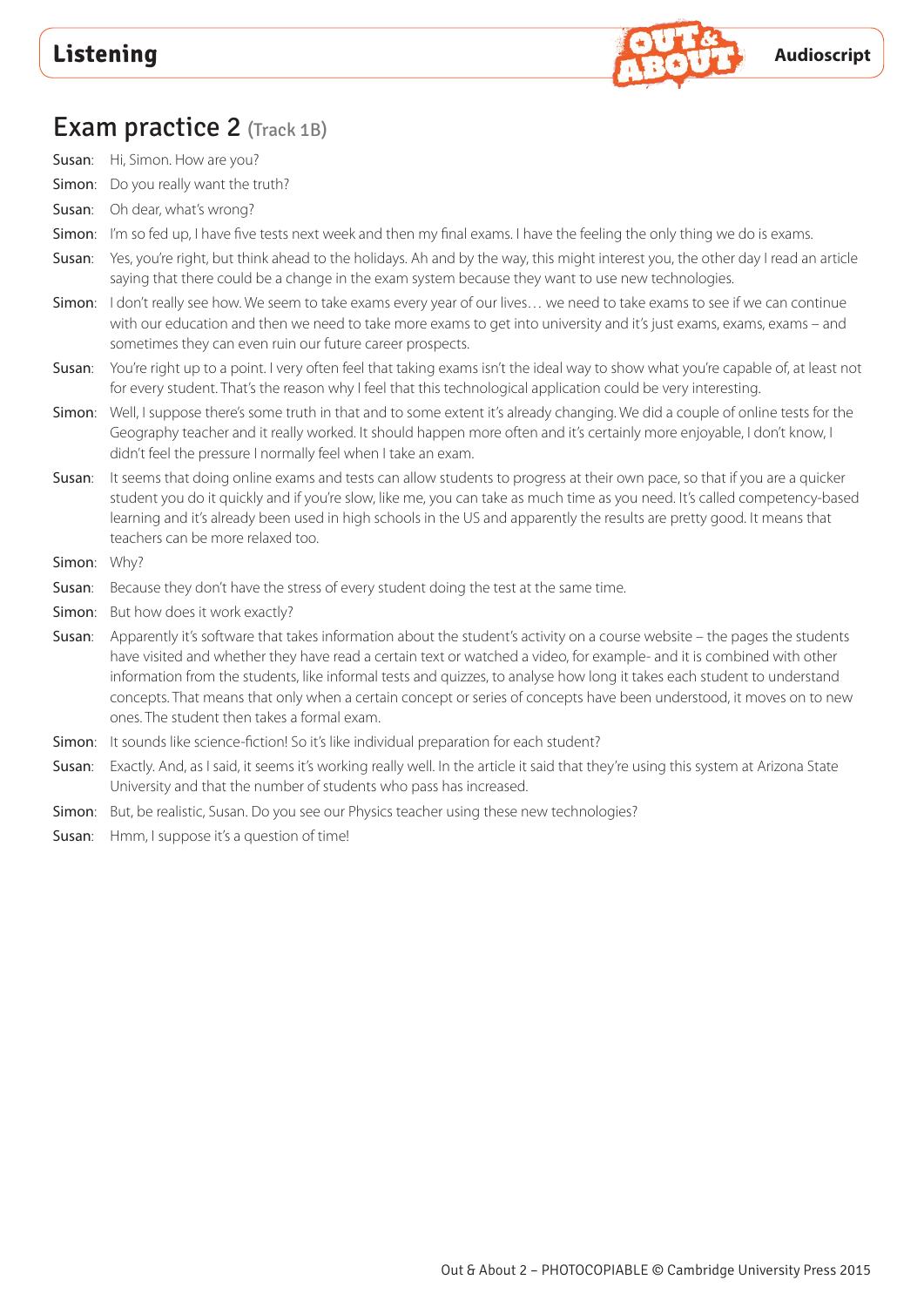

# Exam practice 3 and listening practice 2 (Track 2A and 2C)

This is BMB2. Welcome to the programme. Today we're going to talk about homelessness, a situation in which people don't have a regular place to live. Although we can say that it has always existed, the fact is that with the economic crisis, this situation has worsened in some areas. Apparently, in western countries there has been an increase in the number of people who don't live in a house, and to be more precise there has been a big increase of cases in the United States. More than 630.000 Americans, equivalent to a city the size of Boston, are homeless. In fact, a larger number of homeless people is expected due to the current cuts on government spending and the growth of poverty. Most countries provide a variety of services to assist homeless people. They often provide food, shelter and clothing and may be organised and run by community organisations (often with the help of volunteers) or by government departments. These programmes may be supported by government, charities, churches and individual donors.

The national total of more than 630.000 is based on the official data for 2012. This is calculated by the number of people who sleep in the streets or in shelters.

Many politicians think things will get better if the problem is treated effectively by the government. In fact, more than five years after the worst financial crisis since the Great Depression, many think we are finally beginning to see signs of recovery.

There are many different stereotypes as far as homelessness is concerned, the biggest being that most people believe that it is only men who become homeless. This is not true and social groups insist that the state of homelessness can happen to anyone at any time. Social workers and social groups explain that when it happens, it takes away your dignity and you feel broken inside. But homeless people must remember that in the same way anyone could get into this desperate situation, there are also options of survival and change.

A good example of this is Liz Murray's story. She wrote the book *From Homeless to Harvard*, where she describes her tremendously hard experience of being homeless, how she lived through it and then became another person. Liz Murray now spends part of her time, talking about her experience and how things can change around the world. She's an inspiration for many…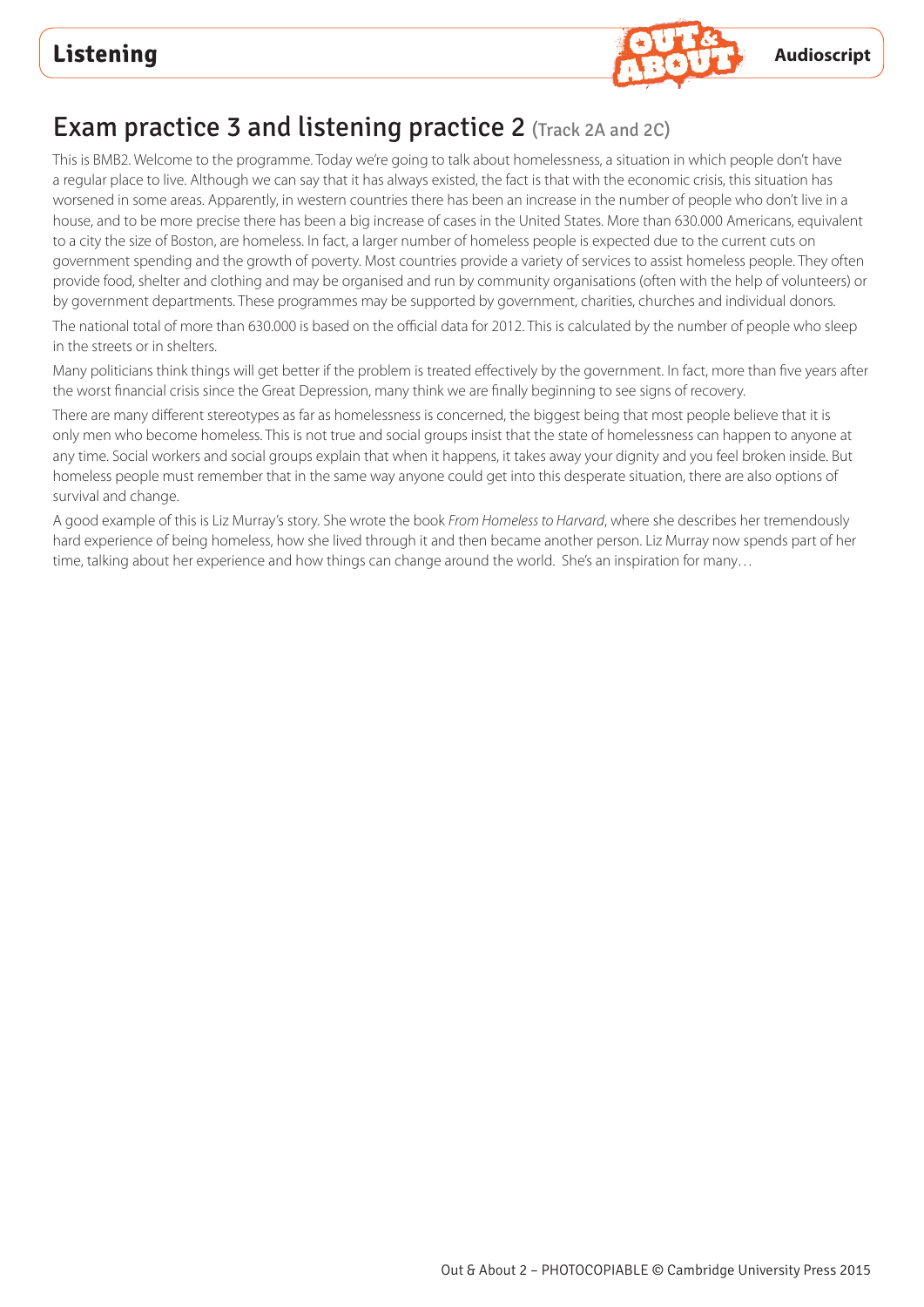

# Exam practice 4 (Track 2B)

Presenter: Today in *How to be Social* we have Frank Towers, a social worker who is going to tell us about his job and the areas he believes are most urgent at the moment. Hello, and welcome to the programme, Frank.

Frank: Good morning. Thanks for having me.

Presenter: So, Frank, when we talk about social work everybody seems to know what it is all about but in a very general sense, I believe. Can you tell us the main issues that social workers address?

Frank: Well, we have to remember that there are some main areas that always exist, like social help for the old or the sick, but right now, with the economic crisis there are new problems that emerge for example from unemployment or having unstable jobs, like family conflicts or psychological problems. In our society we need to think a lot about values and how important they are to confront reality. What is really important is to understand that a social worker has an obligation to help people transform conflicts into opportunities.

Presenter: What exactly do you mean?

Frank: That it is important to understand that sometimes changes are good, even if the people involved cannot see that at the time.

Presenter: OK, thanks Frank. That's very interesting. Now, what would you say are the main responsibilities of a social worker?

Frank: Well, as I said, a social worker is a change agent, a professional who has to help with changes and new opportunities. We obviously need to be good listeners and get involved in a professional way and not beyond that.

Presenter: Why do you think that some people see social work as something that is not particularly positive?

Frank: We have to remember that we are usually associated with uncomfortable situations. And some people believe we get involved in ways we shouldn't when we shouldn't!

Presenter: Oh dear! I think it's a fascinating job and that you do great work...By the way, if I wanted to become a volunteer, what would I need to do?

Frank: Thank you! Well, it's very easy once you've made up your mind. There are many possibilities and the important thing is to look for something realistic and interesting where you think you may find a role. You can join a big NGO, like the Red Cross or Oxfam or go to your local town hall and find out there. Alternatively, it's very common these days to volunteer if you work for a company that offers social volunteering.

Presenter: And what is your area of expertise, Frank?

Frank: As social workers, we have to be able to work in any area related to social issues but for the last seven years I've been working with the elderly, mainly people who have already retired.

Presenter: What would you say are the main qualities a social worker should have?

Frank: Frank: For me that's an easy question because it's almost obvious: patience, respect, sympathy, a constant wish to learn, knowledge and empathy.

Presenter: Wow, it can't be easy to have all those qualities!!

Frank: Well, no, but it's like any job, we have to train every day to get better.

Presenter: What about elderly people, what are the main problems that you find when you're working with them?

Frank: Many elderly people suffer from solitude, isolation and a lack of resources. These can be human –family or friends-, technical –help or assistance- or material –a low income or retirement pension-. For many people, becoming old is seen as something negative, like becoming dependent, but the fact is that elderly people have a lot to teach us and they are a very important part of society.

Presenter: Yes, we should all remember that! I'm afraid that's all we have time for today. Thanks a lot, Frank. Next week, I'll be back with a new edition of *How to be Social*….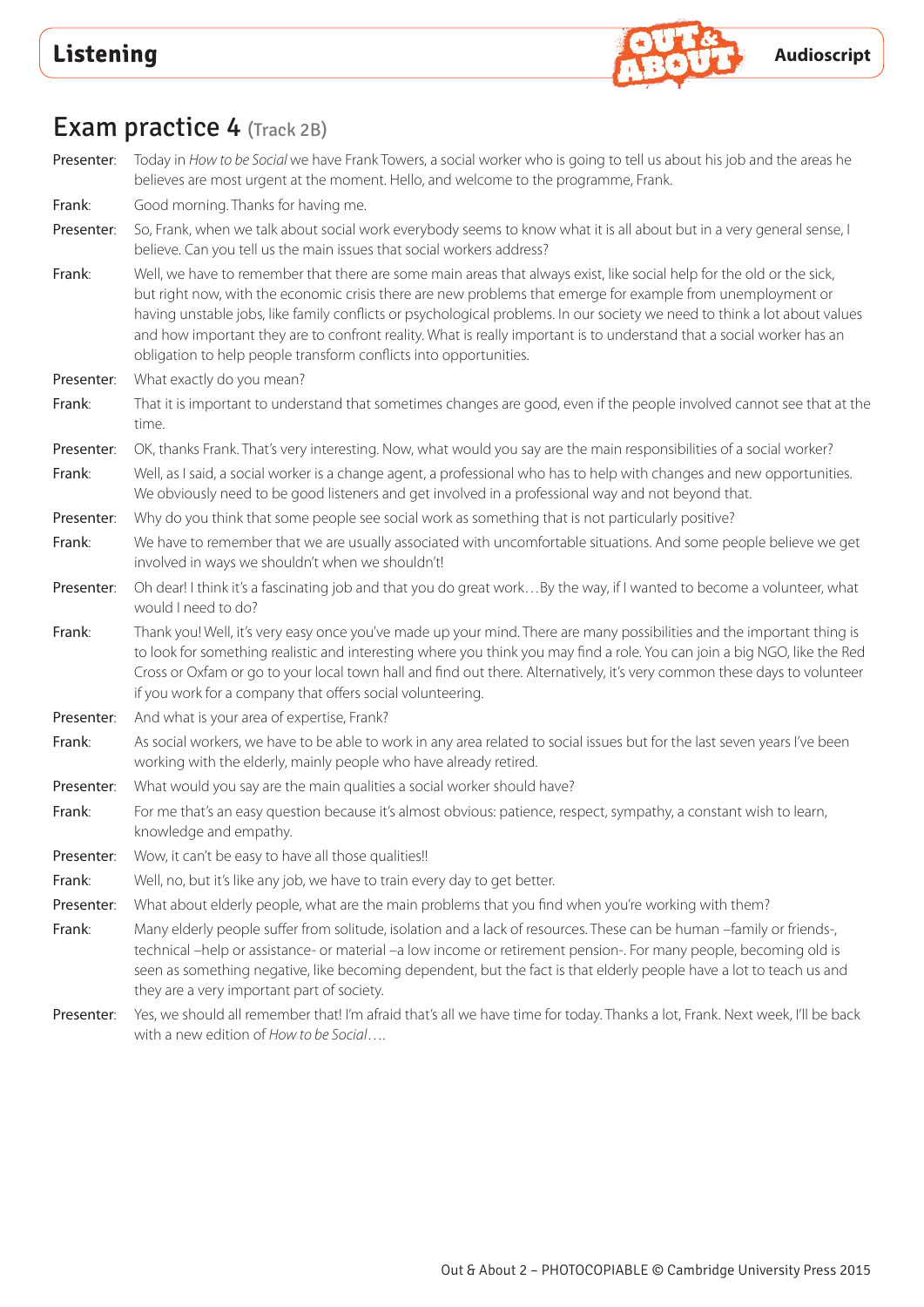

### Exam practice 5 and listening practice 3 (Track 3B and 3C)

- Presenter: Today in the programme *"The World We Live in"* we are going to analyse the new resources phenomenon, fracking. And in order to give some answers to your questions we have with us Peter Jenney, an engineer who is an expert in fracking and Pamela Lostown who works for the Environmental Protection Agency. A big welcome to both of you. Pamela: Thanks for having us. Peter: It's a pleasure to be here.
- Presenter: So, Peter, what is fracking exactly?
- Peter: Well, to keep it simple, fracking is hydraulic fracturing that involves injecting water under pressure, sand and chemicals underground to open gaps and improve the flow of oil or gas to the surface. It's a very important discovery because it can provide the quantities of gas and petrol that we need.
- Presenter: That's a very clear explanation, Peter. Apparently it's a controversial method of improving the productivity of oil and gas. Can you explain why, Pamela?
- Pamela: Please, call me Pam. There are several reasons. To start with, it is causing groundwater pollution because of the chemicals that are used. It's a very aggressive way of looking for energy sources and it can have a lot of implications: political, social, economic…. The most recent case of polluted water was in Wyoming and apparently the repercussions in humans who drink this water are still to be found but the authorities have advised against drinking it and people in the area are complaining about the awful smell produced by the chemicals.
- Peter: Let me interrupt you there, Pam. This connection hasn't been proved. The fracking occurred below the level of the drinking water so it's still not clear that the chemicals come from fracking.
- Pam: Well, it would be great if that were the case but it's not the only negative impact that has been found, actually.
- Presenter: So, Pam, what other negative impacts have there been?
- Pam: I'm certain you've heard about the connection between fracking and earthquakes. In fact, it is being studied in many countries: the United Kingdom, Spain, the US, the Ukraine…. In all of them there have been cases of earthquakes in areas where fracking had taken place. On top of that we don't really know the other effects it could have but there are many areas that are exposed to possible earthquakes or water and air pollution, amongst others.
- Peter: I see your point, but then as I mentioned before, there is not a clear connection between pollution and earthquakes and fracking and what's more important, fracking seems to be the only solution to extracting the amounts of gas and petrol that we need to continue living the way we do now. It's a big opportunity for everybody to save on electricity bills too! Apart from that, new jobs will be created through fracking so there are big advantages.
- Pam: We are working at all the fracking sites to stop the works until there is a guarantee of safety towards people and the environment. There are many people who believe there are other ways of using natural resources without actually transforming the environment, which is what fracking does. Environmentalists are worried because with the governments accepting fracking, they are also postponing talking seriously about climate change. People need to know that we need to avoid the impacts of climate change and move to renewable energy, reduce energy demand and gradually forget about fossil fuels like gas and petrol.
- Peter: I understand your point of view completely, but really, Pam, do you believe we can live without petrol and gas? Millions of people own a car, many two, we use central heating and air-conditioning if we're lucky and to keep that going, we cannot rely on renewable energies like those obtained from the wind or the sun. It's just not enough. Governments are looking for solutions, science is changing very fast and I want to believe that in a short period of time there will be a way of doing fracking – or an alternative to it- that won't cause any problems to people or to the environment, if it does right now, which is still not clear.
- Pam: OK, but just so it's clear: both environmental experts and scientists are clear that we need to leave around 80% of fuel reserves in the ground if we want to protect the climate. It doesn't make any sense to start a new oil and gas industry.

Presenter: Well, that's all very interesting....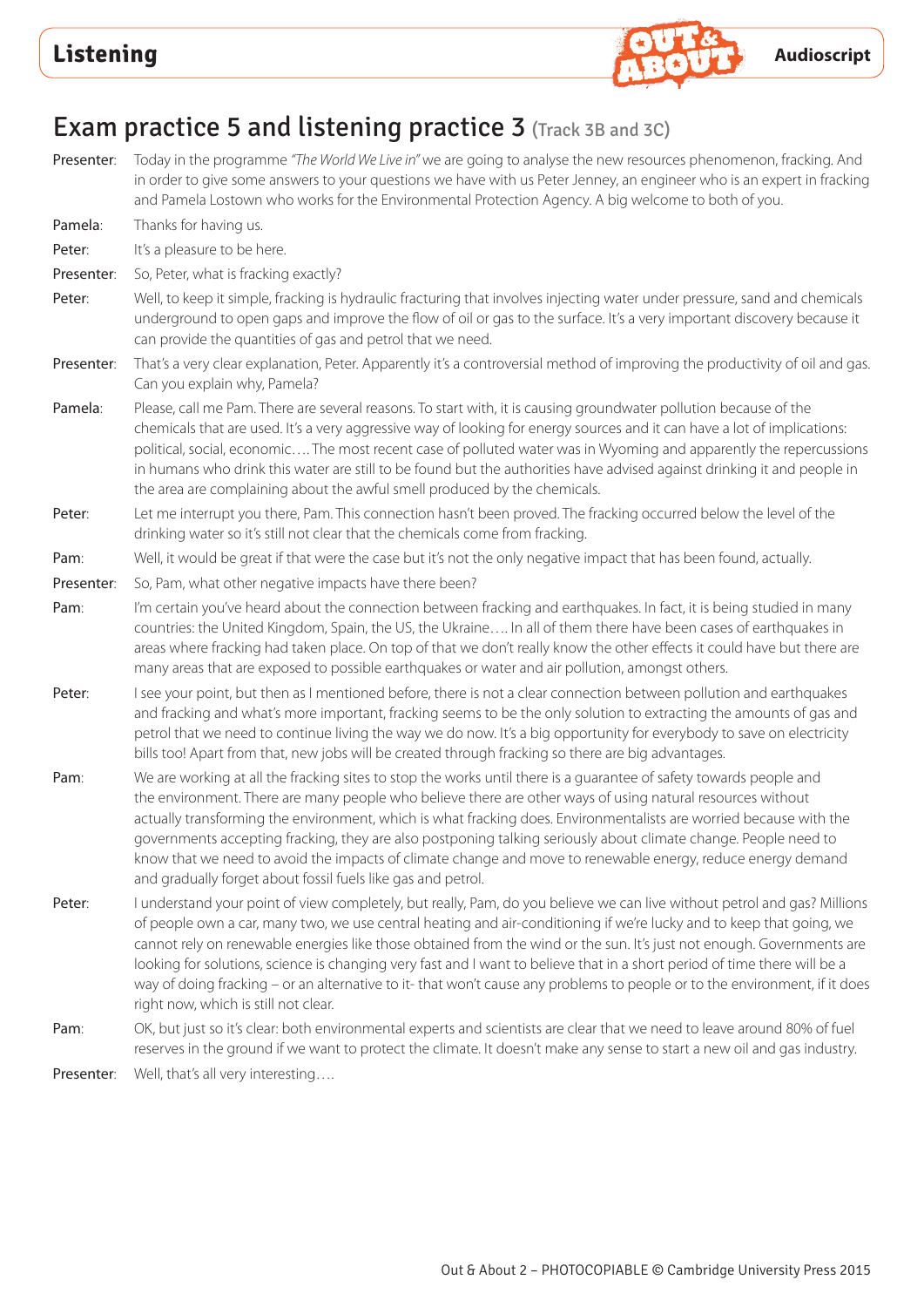

# Exam practice 6 (Track 3A)

Who doesn't associate the lovely St Bernard with a barrel of brandy round its neck, with the Alps and with saving people? Switzerland's noble St Bernard, famous for centuries for rescuing avalanche victims buried in the Alps isn't our number one choice any more. It has been said that the breed is too slow and heavy in the deep Alpine snow, and on top of that, they're expensive to feed and have already been mostly replaced with helicopters and heat sensors. St Bernard's are becoming obsolete.

The religious order, the Congregation of Canons of the Great St Bernard, has raised, trained and kept the dogs since about 1660, but the dogs are now too expensive for them to keep and they find themselves in a position of having to sell the 18 adults and 16 puppies they have left.

We don't know exactly when the dogs first started to rescue people, but they are credited with saving more than 2000 travellers over the past 200 years on the St Bernard Pass on the border with Italy. We know that at the beginning of the century they were very useful, but in 1955 the helicopter, which had limited room for dogs, came on the scene. Helicopters are quicker, can rescue more people and can reach places a dog would find difficult. And what is more, a helicopter can take the person in danger to the nearest hospital.

The last St Bernard was used around 1975, when it was replaced by golden retrievers and German shepherds to run over the remains of an avalanche and sniff for victims. Since the early 1950s, the dogs have been sent to spend the winters in the kennels in the valley, but returned during the summer tourist season. Many tourists are interested in learning how these dogs were trained to rescue people and why they have become a symbol of the Alps.

But what does the future hold for these dogs? They will probably be sold to associations, rather than individuals, and their new owners will have to let them return to the mountains in the summer when the tourists come.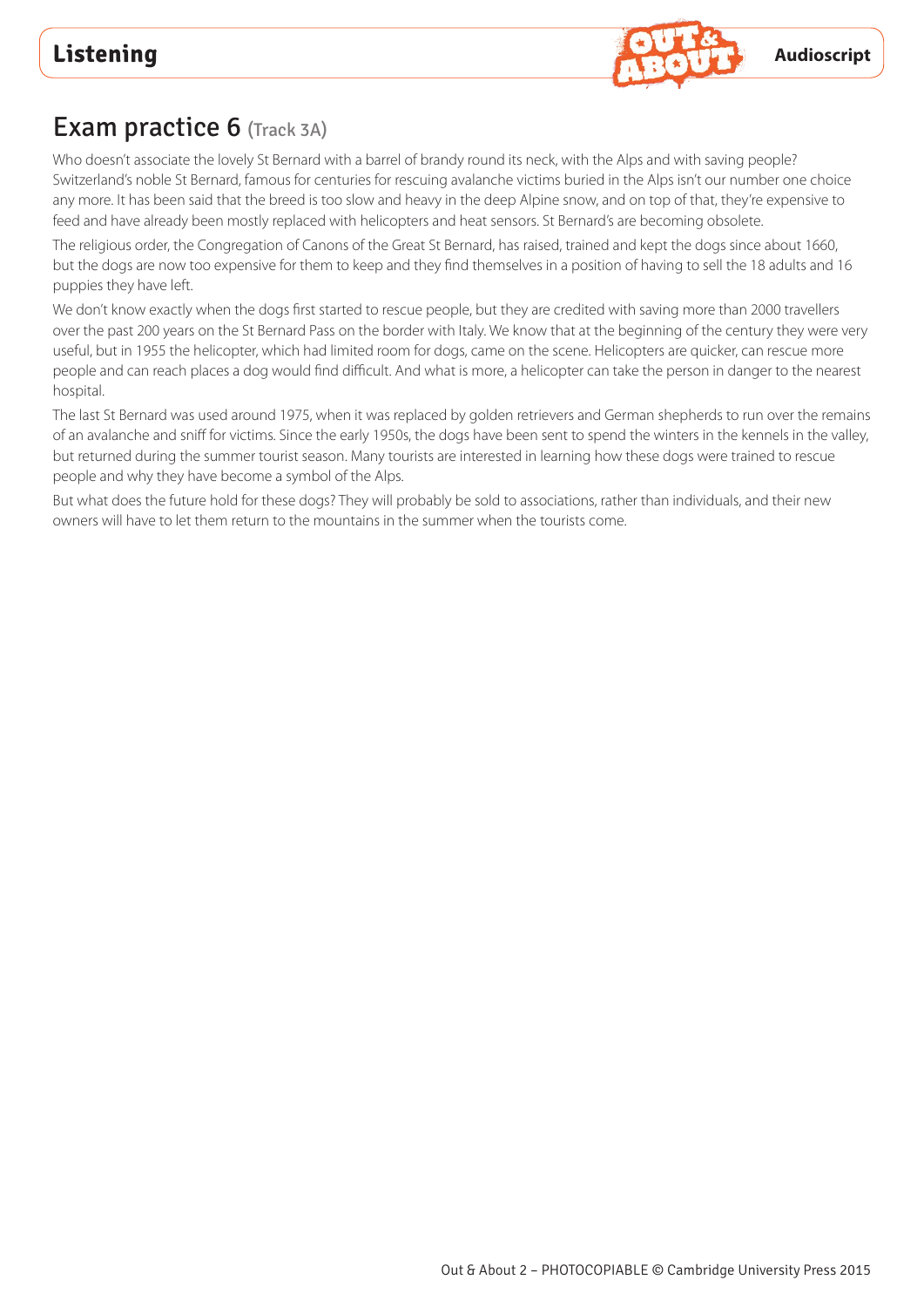

# Exam practice 7 and listening practice 4  $(Track 4B)$

Recently there seem to be more young people with mental health problems. According to experts, universities should do more to encourage students with mental health problems to look for help. More than a quarter of students who say they experience mental health problems do not get treatment and only one in ten use counselling services provided by their university, according to a National Union of Students (NUS) survey. Of the students surveyed, one in five said they experienced mental health problems while at university. This is in line with national statistics estimating that in any one year 23% of British adults experience a mental disorder.

For many students, going to university means that they leave home and start a new life, both academically and physically.

Those who do experience mental health problems mention coursework deadlines and exams as the initial cause of distress. Financial difficulties, pressure on being part of a group and homesickness also contribute to mental ill health.

Stress is one of the most common symptoms of distress, with many students also reporting a lack of energy, motivation or anxiety. 55% of students suffer from this and insomnia. Some 38% experience panic, while 14% consider hurting themselves and 13% report suicidal thoughts.

Researchers admit that their survey may exaggerate the number of mental health problems among students. But experts say that their main concern is that very few of the students experiencing distress speak about their problems. Of those who do experience mental health problems, 64% do not use any formal services for advice and support.

Students are more likely to tell their friends and family about feelings of anxiety, than they are to approach a doctor, academic or university counsellor. Paul Farmer, chief executive of *Mind*, says this may be because of the stigma attached to mental illnesses. He adds that universities should do more to reach out to students. Higher education institutions need to ensure not just that services are in place to support mental wellbeing, but that they create a culture of openness where students feel able to talk about their mental health and are aware of the support that's available. Opening up to friends and family can help those feeling stressed or anxious, but anyone consistently feeling down may have a mental health problem, so it's best they visit their doctor because nobody should suffer alone.

For many academics, the results of the study are not surprising because for a long time the student community has been considered at high risk for mental ill health, with exams, intense studying and living away from home for the first time all being contributing factors.

Where symptoms of poor mental health are spotted early and appropriate support and treatment is put in place the recovery is significantly improved. Much more needs to be done within educational settings to improve the prevention and intervention of mental ill health.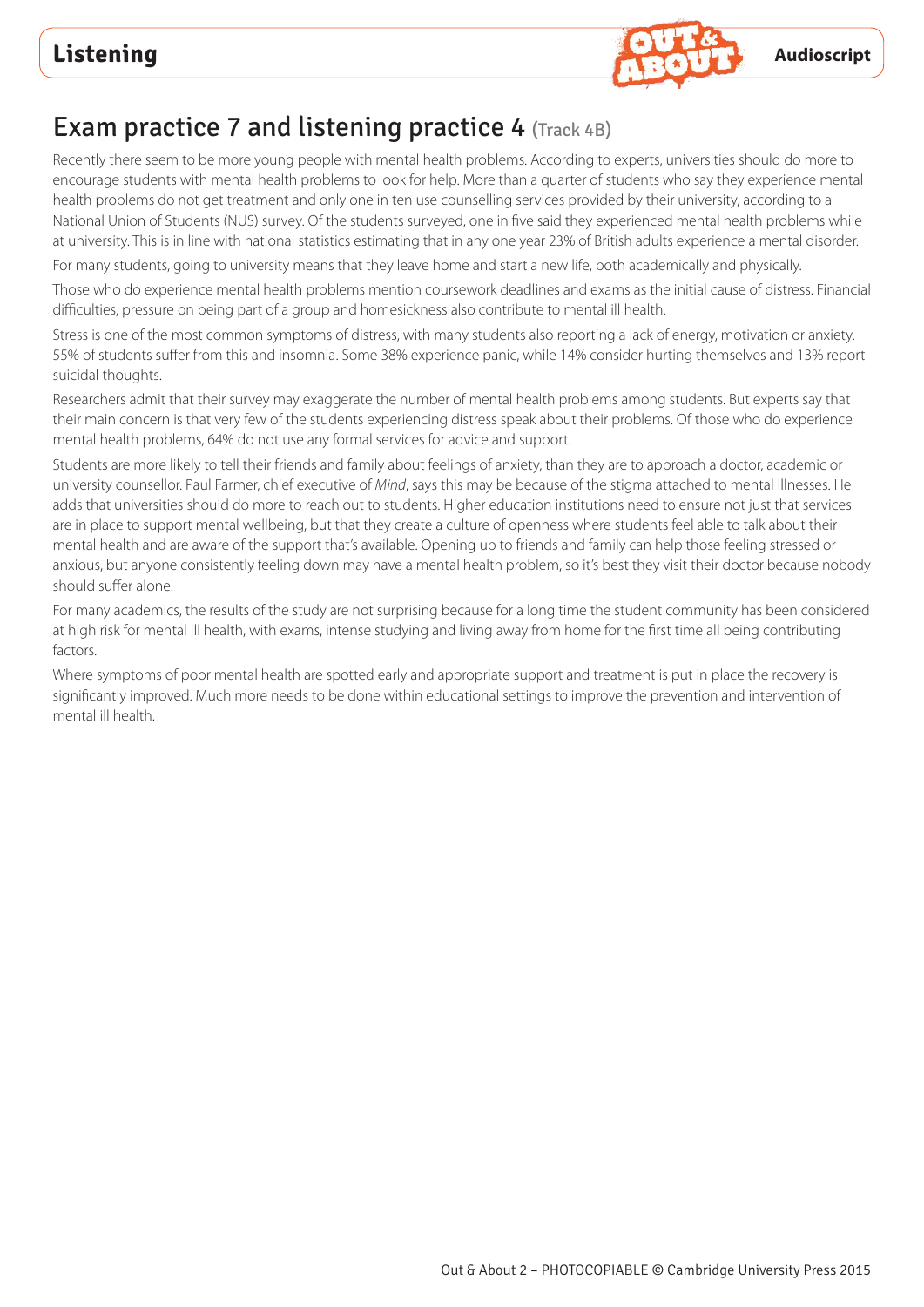

### **Exam pratice 8** (Track 4A and 4C)

- Paul: I was listening to a really interesting programme on the radio yesterday. They were talking about whether success makes us happy or if happy people succeed. What do you think?
- Mary: Well, it's not an easy question. Let me see, I suppose it depends on the perspective. I would say both. But I think that while success makes us happy almost automatically, the second idea is debatable. I imagine that it has to do with how interested you are in becoming successful.
- Paul: I consider that happiness is a wide concept and to some extent varies depending on the person. Some people are interested in success but then what is success? A lot of people relate it automatically to professional success, but in my case, for example, I'm more interested in personal success. I suppose it depends on your professional career.
- Mary: OK and so how would you define personal success?
- Paul: Some essential elements for me are good health, enough money to live on, a good group of friends and fitting in. What about you?
- Mary: I agree with everything you've said, but I also think it's essential for everyone to have a dream.
- Paul: That's very poetic, Mary! But what exactly do you mean?
- Mary: They say that some middle-aged people are not as positive as when they were younger because they are already in a good professional position, they enjoy good health and a happy relationship but deep inside they think, 'is this all?' Supposedly they have covered all the important areas in their lives and there is nothing more to look forward to.
- Paul: Yes, I understand but that could also be seen as the mid-life crisis. Optimism is very important. And I also think that stress, positive stress, that is, is good in order to see things as a challenge. The more positive you are at work, for example, the more likely you are to help your workmates. I'm talking about work now, but it's the same with everything.
- Mary: Yes, but it's impossible not to feel a bit down at times. I don't think we can all be positive all the time. A friend of mine, Sonia, was telling me the other day that she was feeling a bit bored with work and stressed with things at home. But thought she shouldn't feel that way because she knows how lucky she is – but sometimes we just can't help it. Anyway, she was telling me about this idea she had - she decided to write down all the things she was happy about in her life and do exercise for ten minutes every day. She says it helped and when she didn't understand why she was feeling miserable she went to her list and remembered all the happy things that she had in life. You should do it, Paul, you seem to be a bit tired and fed up with work at the moment.
- Paul: You're probably right. Although what I think I really need is a holiday!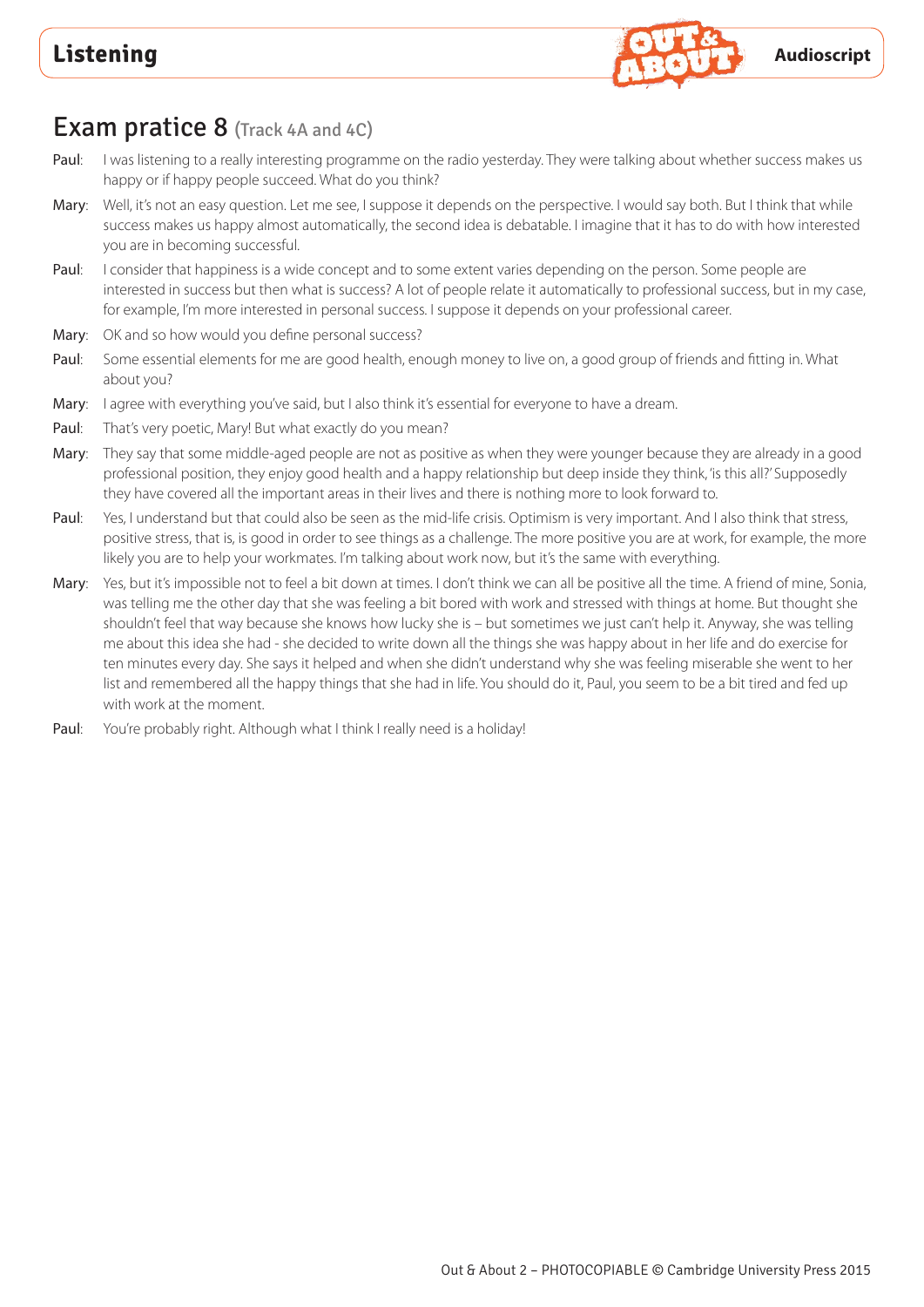

# Exam practice 9 and listening practice 5 (Track 5A and 5C)

Have you ever heard of Creedence Clearwater Revival? It was once the biggest band in America and after the Beatles split up, in the world. This was back in the late 1960s and early 1970s. Creedence Clearwater Revival was for many, the only band that could bring together hippies, the pop critic and rock lovers. For Bruce Springsteen they were just the best.

In 1972 the band split up and it wasn't a nice separation. There were lots of legal problems and creative paralysis. Things became so difficult between the members that John Fogerty, the leader, couldn't perform his own songs for 25 years because his feelings were too painful. He confessed that if he was driving his car and one of his old hits came on the car radio – which happened often- he would have to turn it off.

But after that very long period, in his early 70s Fogerty returned! Forty years later, he still has the good looks of a Hollywood cowboy. He still sings in the same style and is delighted to take to the stage again and give it his all. What is more, he still wears the traditional cowboy shirts he introduced to rock 20 years ago and he sells them too. The shirt business was an idea his second wife, Julie, came up with. Julie also suggested the name for Fogerty's new album: *Wrote a Song for Everyone,* and according to the musician, Julie is also responsible for making him forget about the bad times and go back to music.

His childhood was far from ideal. He spent it in a suburb of California. His mother divorced his alcoholic father and brought her five sons up on her teacher's salary. He confessed he felt ashamed of the poor conditions in which he lived and never took friends home for that reason.

He first started playing with his older brother, Tom, in a high school band, *The Blue Velvets,* when he was just 15. He started writing lyrics, in what he considered a very inspirational moment, when he joined the Army. Why then? It seems that he spent many hours marching around doing nothing and it was after that that the original high school band became Creedence Clearwater Revival and Fogerty began to write many of the most important songs in the history of rock. He describes his creative process in almost mystical terms. He would stay up late in his apartment, after his wife and baby had gone to bed, stare at a blank wall and let his imagination flow.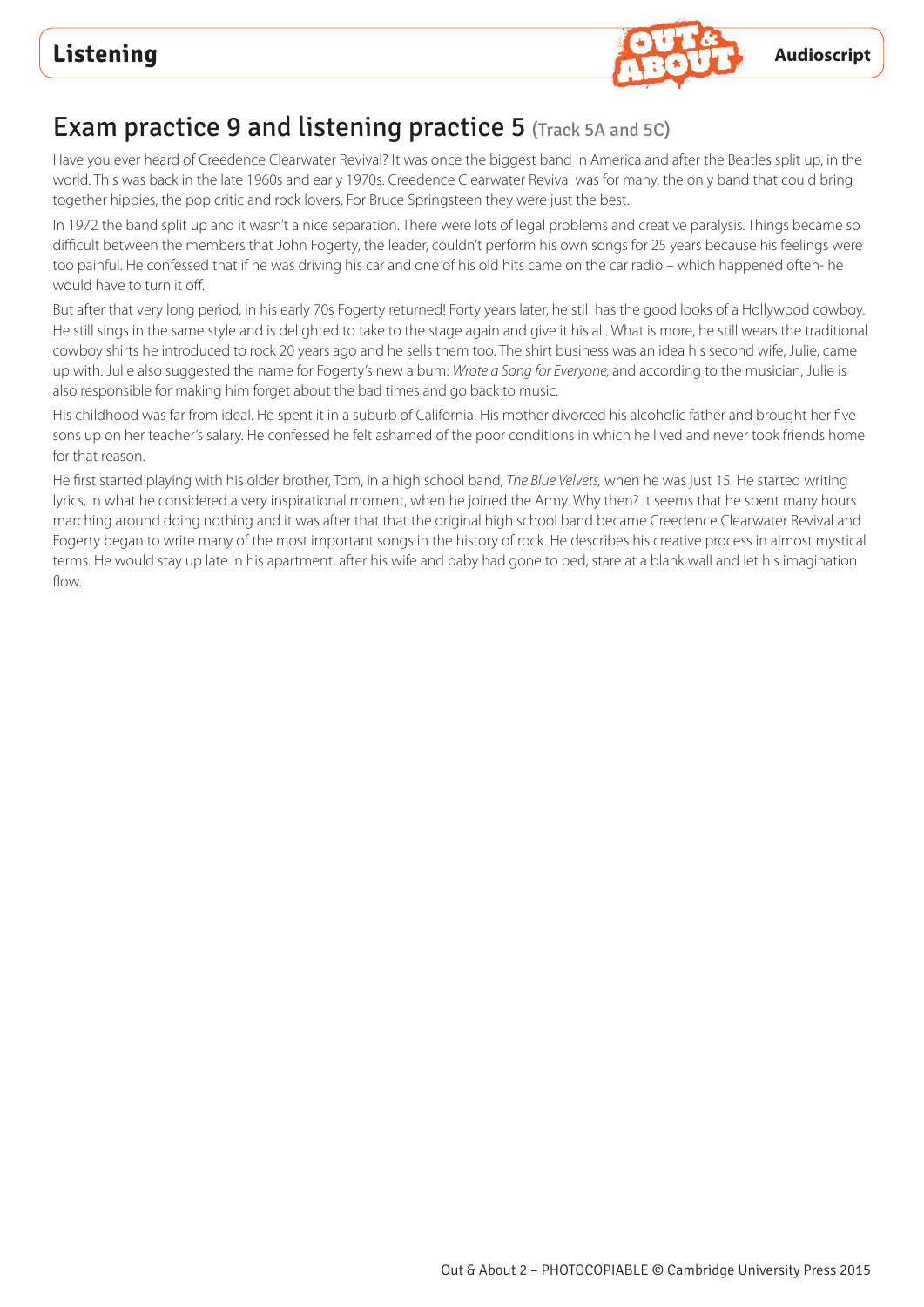

### Exam practice 10 (Track 5B)

Helen: You know, Tom, the other day I went to the cinema with Anna. You won't believe what we saw.

- Tom: Another vampire film? God! They're everywhere!
- Helen: No, we've already seen all of those. We went to see *Malificent.*
- Tom: I can't believe it. You're 17 and Anna's already 18. It's a children's film!!
- Helen: It's not really for children. I read a review which said that it was a film for preadolescents.
- Tom: Ah, well, in that case.... No, really, don't you think you are a bit old for that?
- Helen: Oh, come on, Tom, you sound like my dad! There's a new fashion to readapt fairy tales and in the review that I read it said that the idea behind these films is to retell stories from a different point of view. So, for example *Mirror, Mirror*, was a retelling of *Snow* White, the same way *Malificent* is a retelling of *Sleeping Beauty.*
- Tom: Yes, yes, very interesting, but if you ask me, it's all about these superstars playing baddies, so for example in *Mirror, Mirror*  Julia Roberts was the cruel stepmother while in *Malificent* Angelina Jolie was the baddie.
- Helen: For a person who doesn't like this type of film, you seem to know a lot. ..
- Tom: Oh come on, they're advertised everywhere: on TV, in trailers, in newspapers, when I open my email account. It's incredible!
- Helen: I suppose that because these superstars are playing the main roles, a lot of people, like me, I confess, will go to see how actors like Angelina Jolie play the role.
- Tom: So nobody goes for the plot then? Almost everyone knows the plot of *Sleeping Beauty.*
- Helen: Well, it's not really like that. You see, the plot changes and the characters, are given different roles. So, at the end of the day, *Malificent* is not as bad as she was in the original story.
- Tom: You must admit there is something perverse about these characters. I remember when I was little and my mum and dad would read me these fairy tales I used to get really scared sometimes.
- Helen: It's a key element of fairy tales. The baddie is horrible and the goodie is really innocent. You always find conventional elements like a sinister situation and a happy ending.
- Tom: Yes, but we need to understand the difference between a fairy tale and, for example, Walt Disney films. I don't know but I think that when I was little being read a fairy tale was like entering the dark side of life. Films were less aggressive. I suppose it was my imagination running away with me.
- Helen: You are dramatic! But yes, some elements of the plot are terrifying: a wolf eating a grandmother, a little girl lost in the woods, a horrible stepmother forcing a lovely girl to clean the house non-stop, an old woman waiting to eat a boy and a girl…. And on the other hand, there's always a moral side to the tales. But going back to the films. I suppose that these new Disney versions of the classics are given another perspective for the potential market. It shows a more gothic side. It's very clear in *Malificent*. She's good deep inside but her physical appearance makes it difficult to believe. In fact, her own daughter had to play Sleeping Beauty because apparently all the possible candidates were terrified of her!!
- Tom: Are you reading your little sister's magazines again, Helen?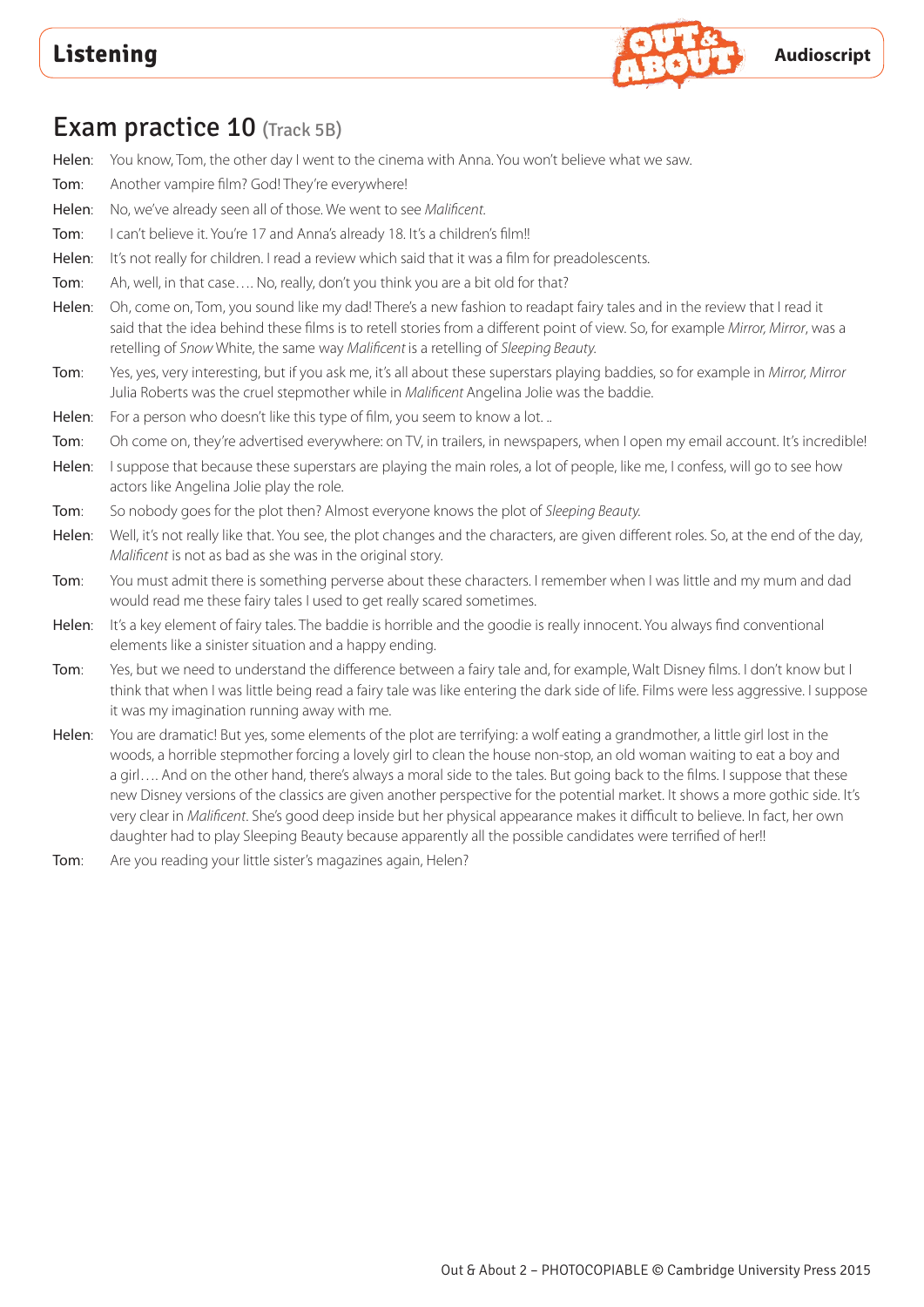

# Exam practice 11 and listening practice 6 (Track 6A and 6C)

Today we are going to talk about global initiatives. And one of the most popular new businesses is *Tiger*, which has become the new shopping phenomenon after IKEA. In some ways the concept is the same: shiny, cheap and attractive products but while IKEA is basically a furniture shop, *Tiger* is more orientated to small complements for the house. It could be colourful napkins, small toys or tiny home furnishings but what is true is that Scandinavian chic has never been cooler. *Tiger* is the Danish version of the pound shop but with a chic touch and shoppers from around the world can't get enough.

Let's give an example: it's lunchtime on Monday and shopping in *Tiger's* central London store is busy as office workers look for multicoloured toys, stationery and hobby paraphernalia such as knitting needles and glue. With 80% of the products selling for £5 or less, the concept is Danish design at very competitive prices.

For many it's a bit like an Ikea marketplace on speed because you definitely don't need an hour to go through it if you don't want to- and it describes a chain which is getting stronger every day not only in the UK but in many other European countries like Spain. But what makes the big difference? There's great design and it's cheap so you are always tempted to buy something. Also the loud music means it always seems cheerful.

How did it all start? It was founded by Lennart Lajboschitz, who started out running a market stall in Copenhagen's Israel Square. He conceived *Tiger* as a pound shop where everybody could get something for a pound or more. Its name has nothing to do with the wild animal but is a play on the Danish slang for kroner (the local money). The philosophy is to sell stylish things in a fun environment at astonishingly low prices and, as a consequence, it quickly earned the nickname of the "posh pound shop".

Its director explains that just because the products they sell are affordable, they don't need to be nasty or horrible looking. After a slow start, which saw the company experiment with its products and locations, it is now working fantastically well. Last year, sales increased from £14.7m to £21.3m.

Many believe *Tiger* can become as influential as IKEA, which changed the way thousands of homes looked when it arrived with its fashionable pine furniture and traditional cushions in the late 1980s. *Tiger*, which has more than 300 stores in 20 countries, also has more financial power.

In fact, the moment couldn't have been better. With the economic crisis, many shops on the high streets were left empty and there is a real need for real shops on the high street. The shopping areas look better if the shops are open and people can enjoy going shopping when they know they are not going to spend more than a few euros without feeling bad about it and without having to think a lot about it.